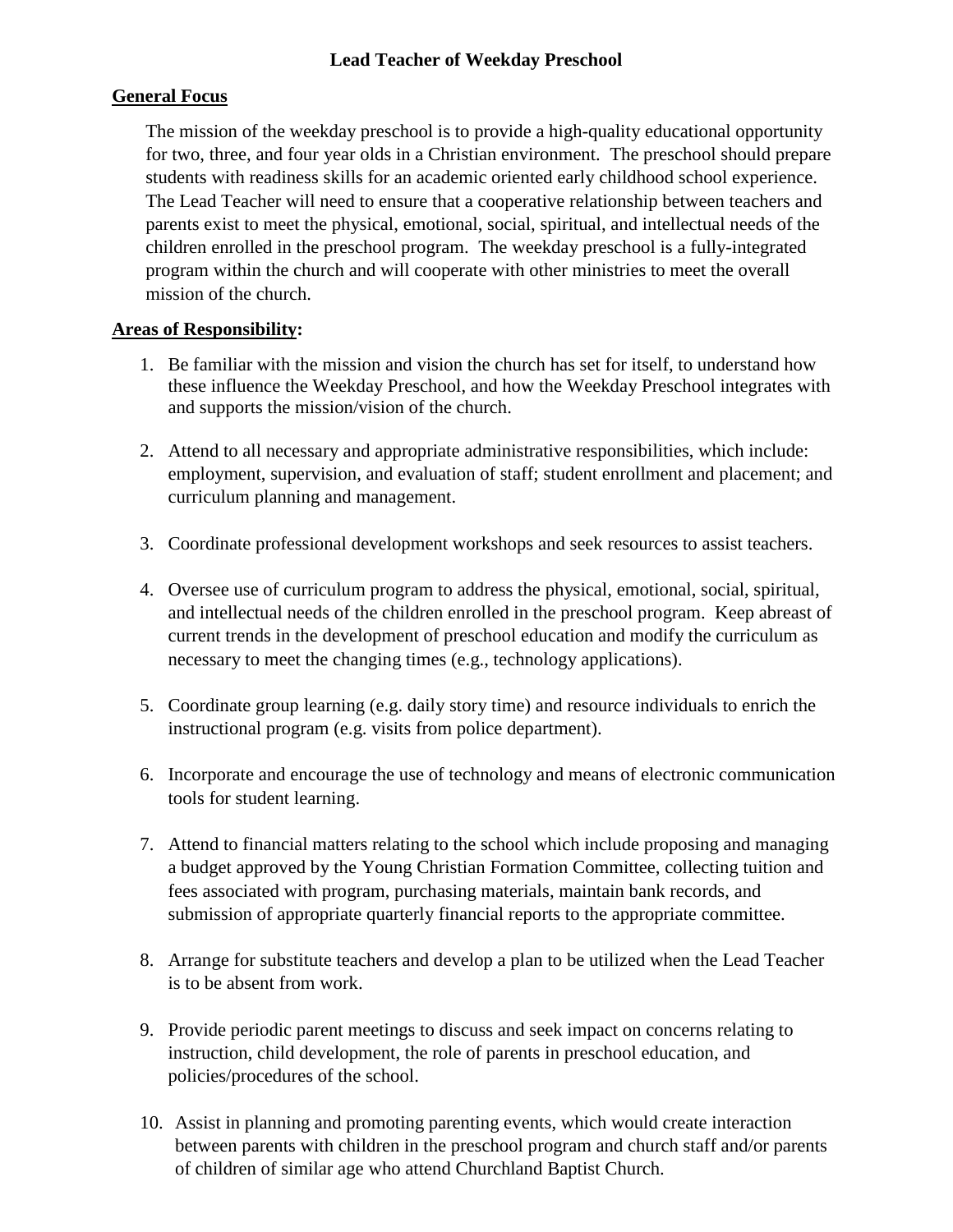- 11. Coordinate with Churchland Baptist Church Website Manager to maintain an updated preschool webpage and utilize social media to promote preschool opportunities.
- 12. Utilize multiple avenues including but not limited to print, online sources, and community partnerships to promote and market educational opportunity.
- 13. Foster and maintain regular communication with parents using various means as preferred by parents (i.e., phone, e-mail written communication).
- 14. Disseminate parent surveys (mid-year and year-end) and solicit feedback to continually improve the program.
- 15. Complete and submit annual religious exemption documentations to Virginia Department of Social Services.
- 16. Supervise student discipline concerns.
- 17. Schedule annual fire and health inspections and conduct monthly fire drills.
- 18. Ensure playground and equipment is maintained to a safe standard.
- 19. Attend Vision Team and other meetings for Churchland Baptist Church, as required.

#### **Education:**

- 1. Associate or Bachelor's Degree in Early Childhood Education or education related field (required).
- 2. Prior experience teaching (2-5 years) and working with young children (required).
- 3. Prior experience (at least 1-3 years) directing/supervising a weekday preschool program (desired).

### **Skills/Abilities**:

- 1. Demonstrate an ability to listen to and communicate with people of all ages; the ability to work with other adults, parents, and guardians, and children.
- 2. Employ outstanding communication and interpersonal skills.
- 3. Possess leadership, as well as managerial and organizational skills.
- 4. Be flexible, approachable, and inspire positive collaboration.
- 5. Demonstrate ability to relate sensitively to children, parents and staff.
- 6. Possess knowledge of Bible and Christian principles.